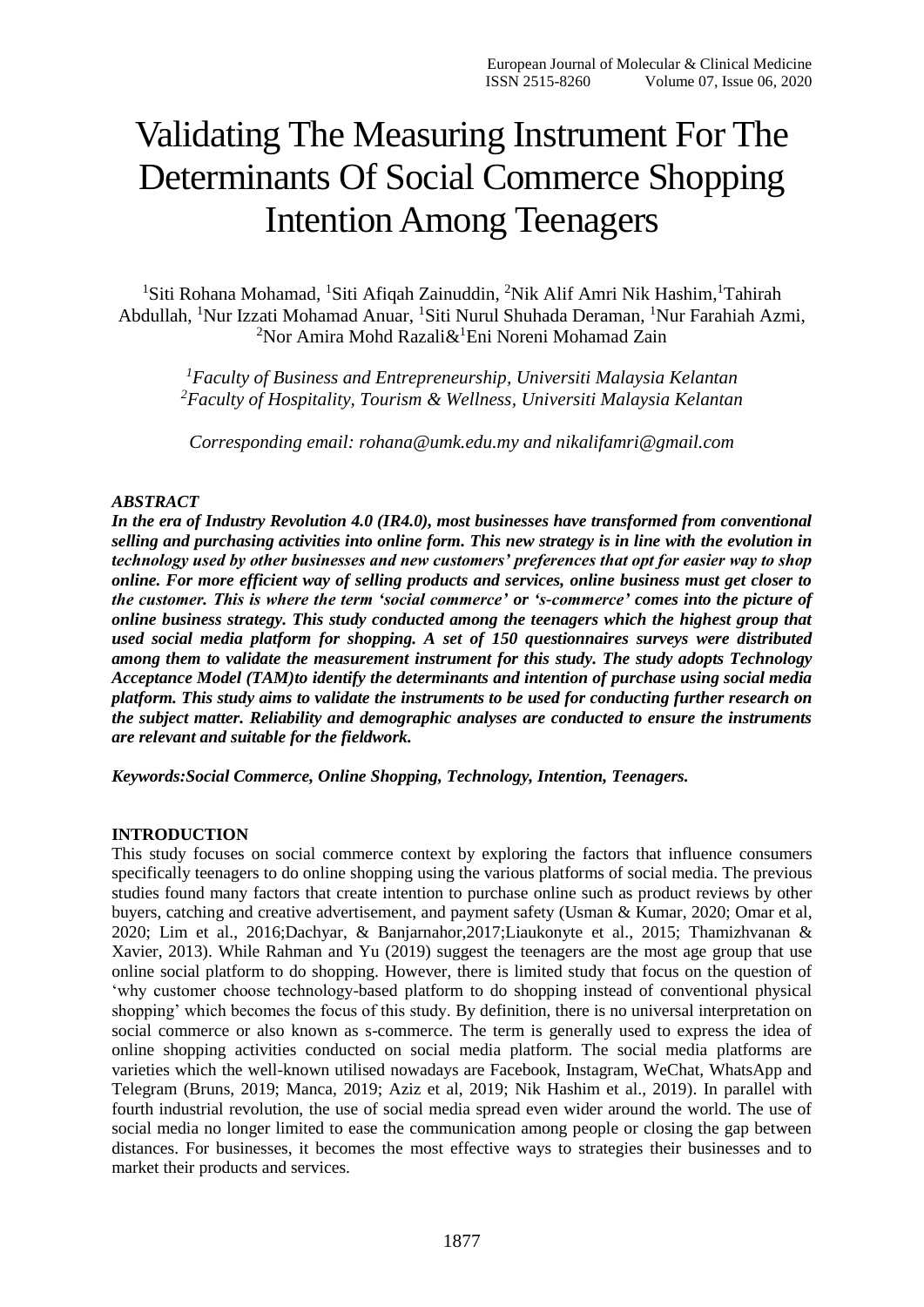Technology Acceptance Model (TAM) is adopted to draw the idea of the study on s-commerce. The model suggests factors such as perceived usefulness, perceived ease of use, and perceived enjoyment to use are the reasons for people to use technology in their daily activities. In the context of the study, the model suggests these three factors influence teenagers to opt for online shopping on social media.Despite the variables suggested by the model could increase sales and profit of the online retailers, there are some negative sentiments among online buyers on s-commerce such as information security and the unknown impact on social relations. Although the technology of social media increased online shopping, a large percentage of internet users believe that online shopping carries risk and uncertainty. The risks are greater in an online shopping environment compared to a physical shopping environment, as when shopping online, clients are unable to control the payment information that goes on online database and unable to examine the products in person (Ghoreishiiet al., 2020; Hashim, Ramlee, Yusoff, Nawi, Awang, Zainuddin, Abdullah, Ahmad, Rahim, & Fatt, 2019; Hashim, Safri, Yusoff, Omar, Velayuthan, Hashim, Aziz, Awang, Ahmad, & Fatt, 2019). There is a lack of tangible evidence in relation to product quality because online buyers are convinced to shop online based on the words and pictures about the product posted by the sellers and other online shoppers. For that reason, this study seeks to analyse the validity and reliability of the planned measurement scale, and the ways in which it can influence consumers specifically teenagers to do online shopping using the various platforms of social media by leading a pilot study. The main objective here is reliability and validity, which is to ensure that no problems occur which will fail the major research projects.

# INDEPENDENT VARIABLES DEPENDENT VARIABLE Perceived Usefulness Perceived Ease of Use Perceived Enjoyment Social Commerce Purchase **Intention**

#### **CONCEPTUAL FRAMEWORK**

#### Figure 1: Conceptual Framework

Figure 1 showsconceptual model of the study drew by using Technology Acceptance Model (TAM) of Davis(1989). It is shows that there are three independent variables which are perceived usefulness, perceived ease of use and perceived enjoyment andsocial commerce purchase intention as dependent variable. The figure illustrates the connection between both independent and dependent variables which means s-commerce purchase intention is possibly influence by perceived usefulness, perceived ease of use and perceived enjoyment.

## **METHODOLOGY**

The study adopts positivist paradigm which using questionnaires survey as the method to collect the data. 150 questionnaires surveys were distributed among teenagers to obtain the data during the pilot study. However, to fulfil the objective of this study, the instrument wasfirst validated using reliability and normality analysis (Sekaran & Bougie, 2017). Cronbach alphawere referred to determine whether the instrument is reliable and normal to be distribute among the potential respondents (see table 2). As for the instrumentation of this study, a questionnaire consisting of six components to be answered by the respondent has been made. Component A of the questionnaire regarding the perceived ease of use. In component B, the question relates to perceived usefulness. Component C was seeking concerning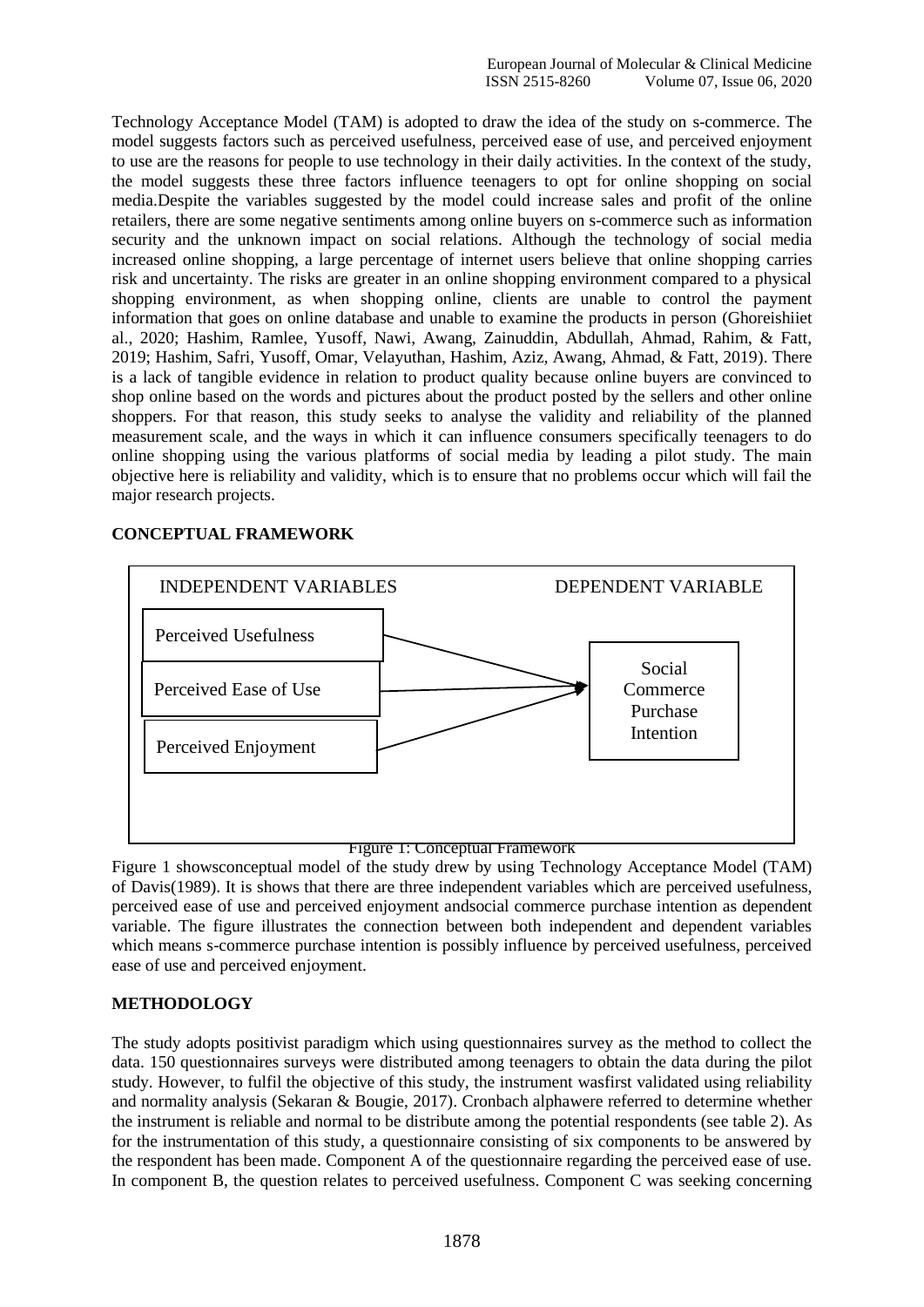on the perceived enjoyment. Next component D link to the questions on purchase intention. Last but not least, the questions in component E cover demographic subjects. For the purpose of this study, instruments were adapted and adopted from previous research as stated in table 1. A five-point Likert scale was used for this item, ranging from  $(1 =$  strongly disagree to  $5 =$  strongly agree). The data in this study were analysed using IBM SPSS software version 25 by examining Cronbach alpha values. IBM SPSS is the appropriate software to use in this study because it is flexible to conduct and resolve uncomplicated and straightforward problems. For that reason, the researchers can efficiently to run the reliability analysis in this study using this software.

| <b>Section</b> | <b>Variables</b>  | No of<br><b>Items</b> | <b>Sources</b>                                |
|----------------|-------------------|-----------------------|-----------------------------------------------|
| $\mathbf{A}$   | Perceived Ease of | 5                     | Davis(1989)                                   |
|                | Use               |                       | Bakar et al (2019)                            |
| R              | Perceived         | 6                     | Davis(1989)                                   |
|                | <b>Usefulness</b> |                       | Liebana-cabanillas & Alonso-dos-santos (2017) |
| $\mathbf C$    | Perceived         | 5                     | Shin (2013)                                   |
|                | Enjoyment         |                       | Poyry et al. (2013)                           |
|                |                   |                       | Sharma & Crossler (2014)                      |
| D              | Purchase          | 5                     | Sharipour, Walters & Ritchie (2014)           |
|                | Intention         |                       | Nik Hashim et al. (2019)                      |
|                |                   |                       | Hashim et al. (2020)                          |
| $\mathbf{F}$   | Demographic       | $\overline{4}$        |                                               |

Table 1: Instrumentation for the study

#### **FINDINGS**

#### **Reliability Analysis**

Reliability analysis is used to investigate the internal consistency of the instruments. The result of this analysis can be interpreted using Cronbach's Alpha. Cronbach's Alpha is the reliability coefficient average value that obtained from standardized items in particular research. The normal range for Cronbach's Alpha was reliability between 0 and 1. Nunnaly (1978) and Pallant (2005) specifies that acceptability of Cronbach's Alpha value is above 0.70. The closest value of Cronbach's Alpha to 1, the greater of the scale would be and vice versa. Table 2 shows reliability analysis for all the variables including dependent variable. Online purchase intention obtained Cronbach's Alpha 0.804 and was measured using 5 items. Meanwhile, each independent variable is also measured using 5 items that obtained Cronbach's Alpha of more than 0.7 respectively: perceived ease of use 0.754; perceived of enjoyment 0.850. Only perceived usefulness is measured by 6 items and obtained 0.745. The results show that all items in the scale are reliable to proceed with fieldwork data collection.

#### Table 2: Reliability Test

| N <sub>o</sub> | Construct             | <b>Cronbach's Alpha</b> |
|----------------|-----------------------|-------------------------|
|                | Purchase Intention    | 0.804                   |
|                | Perceived Ease of Use | 0.754                   |
|                | Perceived Usefulness  | 0.745                   |
|                | Perceived Enjoyment   | 0.850                   |

Source: Data developed for research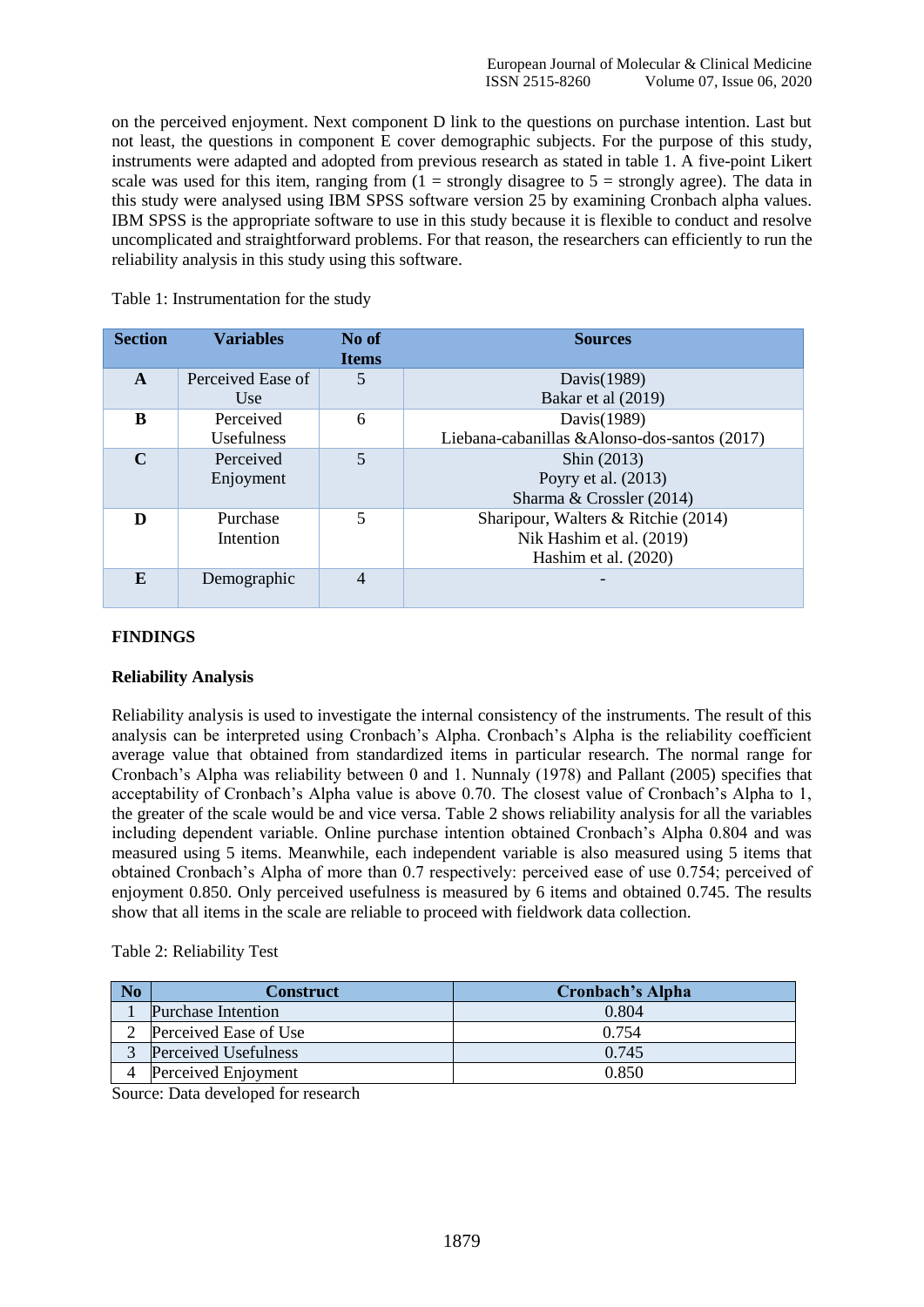#### **CONCLUSION**

The aim of this pilot study is to determine the reliability and validity of the measuring instruments which are specifically designed to examine the factors that influence consumers specifically teenagers to do online shopping using the various platforms of social media. Furthermore, the face validity and content of the questionnaire were pre-tested by an assessment conducted by professional opinions. The result from the reliability test indicated that each of the items is reliable, with the score of Cronbach's Alpha greater than 0.7. Hence, it is suggested that the current items were unnecessary to be drop off. This paper concluded that every instrument has resulted in its validation. It is expected that around 300 respondents will provide data for the actual test which allow the researchers to obtain more understanding into the study area.

#### **ACKNOWLEDGEMENT**

A special thanks to the Faculty of Entrepreneurship & Business and Faculty of Hospitality, Tourism & Wellness, Universiti Malaysia Kelantan for encouraging us to publish this article.

### **REFERENCES**

- a. 2. Aziz, R. C., Hashim, N. A. A. N., Omar, R. N. R., Yusoff, A. M., Muhammad, N. H., Simpong, D. B., Abdullah, T., Zainuddin, S. A., & Safri, F. H. M. (2019). Teaching and Learning in Higher Education: E-Learning as a Tool. *International Journal of Innovative Technology and Exploring Engineering (IJITEE)*, 9(1), 458-463.
- 3. Bakar, N. A., Hashim, N. A. A. N., Nawi, N. M. M., Rahim, M. A., Yusoff, A. M., Aziz, R. C., & Ahmad, G. (2020). Travel Mobile Applications: The Use of Unified Acceptance Technology Model. *International Journal of Innovative Technology and Exploring Engineering (IJITEE)*, 9(3), 3118-3121.
- 4. Bruns, A. (2019). After the "APIcalypse": social media platforms and their fight against critical scholarly research. *Information, Communication & Society*, 1–23.
- 5. Dachyar, M., & Banjarnahor, L. (2017). Factors influencing purchase intention towards consumer-to-consumer e-commerce. *Intangible Capital,* 13(5), 946-966.
- 6. Davis, F. D. (1989). Perceived usefulness, perceived ease of use, and user acceptance of information technology. MIS Quarterly, 13(3), 319–340.
- 7. Davis, F.D (1986) .Technology acceptance model for empirically testing new end –user information systems: Theory and results, Phd. Dissertation, Massachusetts institute of technology.
- 8. Ghoreishii, B., Khaleghi Esfahani, M., Alizadeh Lushabi, N., Amini, O., Aghamolaie, I., Hashim, N. A. A. N., & Alizadeh, S. M. S. (2020). Assessment of Geotechnical Properties and Determination of Shear Strength Parameters. *Geotechnical and Geological Engineering.*
- 9. Hashim, N. A. A. N., Ramlee, S. I. F., Yusoff, A. M., , Nawi, N. M. N., Awang, Z., Zainuddin, S. A., Abdullah, T., Ahmad, G., Rahim, M. A., & Fatt, B. S. (2019). Internet Shopping: How the Consumer Purchase Behaviour is Impacted by Risk Perception. *TEST Engineering & Management*, 59(6S), 1014-1021.
- 10. Hashim, N.A.A.N., Awang, Z., Yusoff, A.M., Safri, F.H.M., Fatt, B.S., Velayuthan*,* S.K., Hashim, H.,& Novianti, S. (2020).Validating the Measuring Instrument for Determinants of Tourist's Preferences Toward Revisit Intention: A Study of Genting Highland. *Journal of Advanced Research in Dynamical and Control Systems*, 12(7), 2236-2240.
- 11. Hashim, N. A. A. N., Safri, F. H. M., Yusoff, A. M., Omar, R. N. R., Velayuthan, S. K., Hashim, H., Aziz, R. C., Awang, Z., Ahmad, G., & Fatt, B. S. (2019). Disintermediation Threat: How and What Strategies are Used by Traditional Travel Agency to Survive?. *TEST Engineering & Management*, 59(6S), 1022-1031.
- 12. Hew, J. J., Lee, V. H., Ooi, K. B., & Lin, B. (2016). Mobile social commerce: The booster for brand loyalty? Computers in Human Behavior, 59(1), 142-154.